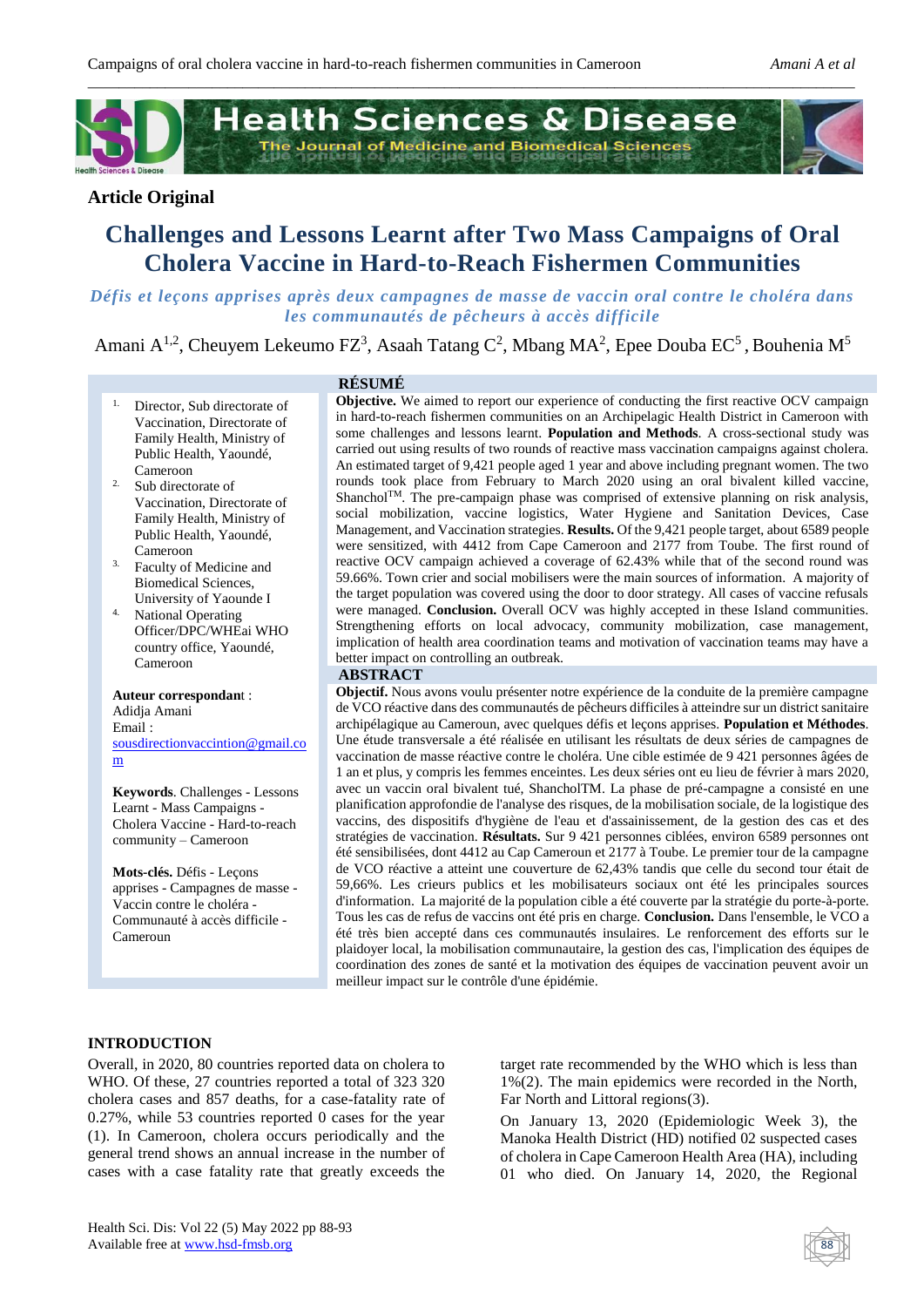Delegation of Public Health for the Littoral Region (RDPHL) was notified of 05 new suspected cases in the same health area, and on January 15, 2020, the stool analyzes of the two cases collected on January 13 returned positive in the laboratory of Douala Laquintinine Hospital (vibrio strain O1 serotype Inaba). Confirmation of samples sent to the Centre Pasteur Cameroon was not effective until January 27, 2020, making possible the official declaration of the epidemic in the Littoral Region. In order to help prevent epidemics and reduce morbidity and mortality linked to cholera, a reactive vaccination campaign was organized in the Manoka Health District (HD) (Cape Cameroon and Toube health areas). It is part of an integrated approach, complementary to all other cholera control interventions implemented by the Ministry of Public Health, in collaboration with technical and financial partners. In February 2020, Oral Cholera Vaccine (OCV) was used reactively for the first time as an adjunct tool to fight a cholera outbreak in hard-to-reach Fishermen communities in Manoka.

Manoka is an archipelagic Health District in the littoral region of Cameroon, with 47 Islands and the population mostly made up of Nigerians. Implementing timely oral cholera vaccine campaigns in response to outbreaks remains challenging(7,9). Several reactive campaigns, with good coverage and acceptability, have been documented in recent years(7,10–12) Our experience revealed some challenges and lessons learnt. The main objective of this vaccination campaign was to protect the population in Manoka against cholera. We aimed to present our experience of conducting the first reactive OCV campaign in hard-to-reach fishermen communities on an Archipelagic Health District in Cameroon with some challenges and lessons learnt.

## **POPULATION AND METHODS**

## **Study design**

A cross-sectional study was carried out using results of the two rounds of reactive mass vaccination campaigns against cholera.

# **Setting**

The first round of reactive OCV campaign took place from the 23<sup>rd</sup> to 25<sup>th</sup> of February 2020. The second round took place from the  $15<sup>th</sup>$  to  $17<sup>th</sup>$  of March 2020.

Health-area centered risk analysis identified two high risk Islands (Cape Cameroon and Toube) with an estimated target of 9,421 people aged 1 year and above including pregnant women.

Bivalent Killed Oral Vaccine, Shanchol was used. vaccines were transported from the central cold room to the regional cold room. From the regional cold room, they were supplied daily during the campaign to the target islands which did not have an adequate cold chain system. Arrangements were made for adequate storage of vaccines at the local level between  $+2$ °C to  $+8$ °C until they were administered as recommended by the manufacturers.

## **Participants**

This study was conducted among people of both sexes, aged one year and above, including pregnant women. The health area target population was drawn from the

Cameroon Ministry of Public Health 2020 population denominator.

### **Data source and measurement**

Upon arrival at the household, a list of all members was created, and one individual was randomly selected for interview. After obtaining oral consent, data were collected on vaccination tally sheets during face-to-face interviews in english or french depending on the preference of the respondents.

## **Study size**

*\_\_\_\_\_\_\_\_\_\_\_\_\_\_\_\_\_\_\_\_\_\_\_\_\_\_\_\_\_\_\_\_\_\_\_\_\_\_\_\_\_\_\_\_\_\_\_\_\_\_\_\_\_\_\_\_\_\_\_\_\_\_\_\_\_\_\_\_\_\_\_\_\_\_\_\_\_\_\_\_\_\_\_\_\_\_\_\_\_\_\_\_\_\_\_\_\_\_\_*

The study being implemented during a mass campaign vaccination, the size of the sample included 9421 people aged of one year and more in the Manoka HD.

### **Data analysis**

The treatment and analysis of data was done using MS Excel version 2010. Confidence interval of proportion was computed at 95% level of confidence.

## **Leadership and planning**

The pre-campaign phase was comprised of extensive planning on risk analysis, social mobilization, vaccine logistics, Water Hygiene and Sanitation Devices, Case Management, and Vaccination strategies.

### **Organization of the campaign**

Encourage the support of at least 95% of opinion leaders, administrative and traditional authorities, as well as the population of health areas affected by the campaign. Disseminate national guidelines on preventive and curative measures for Cholera. Administer doses of cholera vaccine to at least 95% of target subjects. Take proper charge of cases in health facilities and in the community. Ensure the safe destruction of 100% of the material used during the campaign. Ensure the notification of 100% of AEFI cases during the campaign. Strengthen epidemiological surveillance in the health district concerned by the activity;

## **Before the campaign**

Implementation meetings were organized between various actors, at the central and regional levels. Correspondence followed to announce the activity to the competent administrative and religious authorities of the different communities. Training of field workers, vaccinators and mobilizers and their predispositions at vaccination sites.

## **During the campaign**

The cholera response vaccination campaign was carried out at the same time as the sensitization of the populations on respect for hygiene and sanitation rules. It was carried out simultaneously, in door-to-door and fixed leadership strategies. The campaign had run for three days and the catching up took place in villages where targets were not reached or where vaccination went poorly. Social mobilization was required to ensure awareness.

#### **Ethical considerations**

This survey was conducted as part of the public health response to the cholera outbreak. A formal agreement was obtained from the Ministry of Public Health. Approval from an ethical review committee was not required. Verbal consent was obtained from all adults, while parents or care givers of eligible children gave permission. Consent was obtained before interviews were conducted.

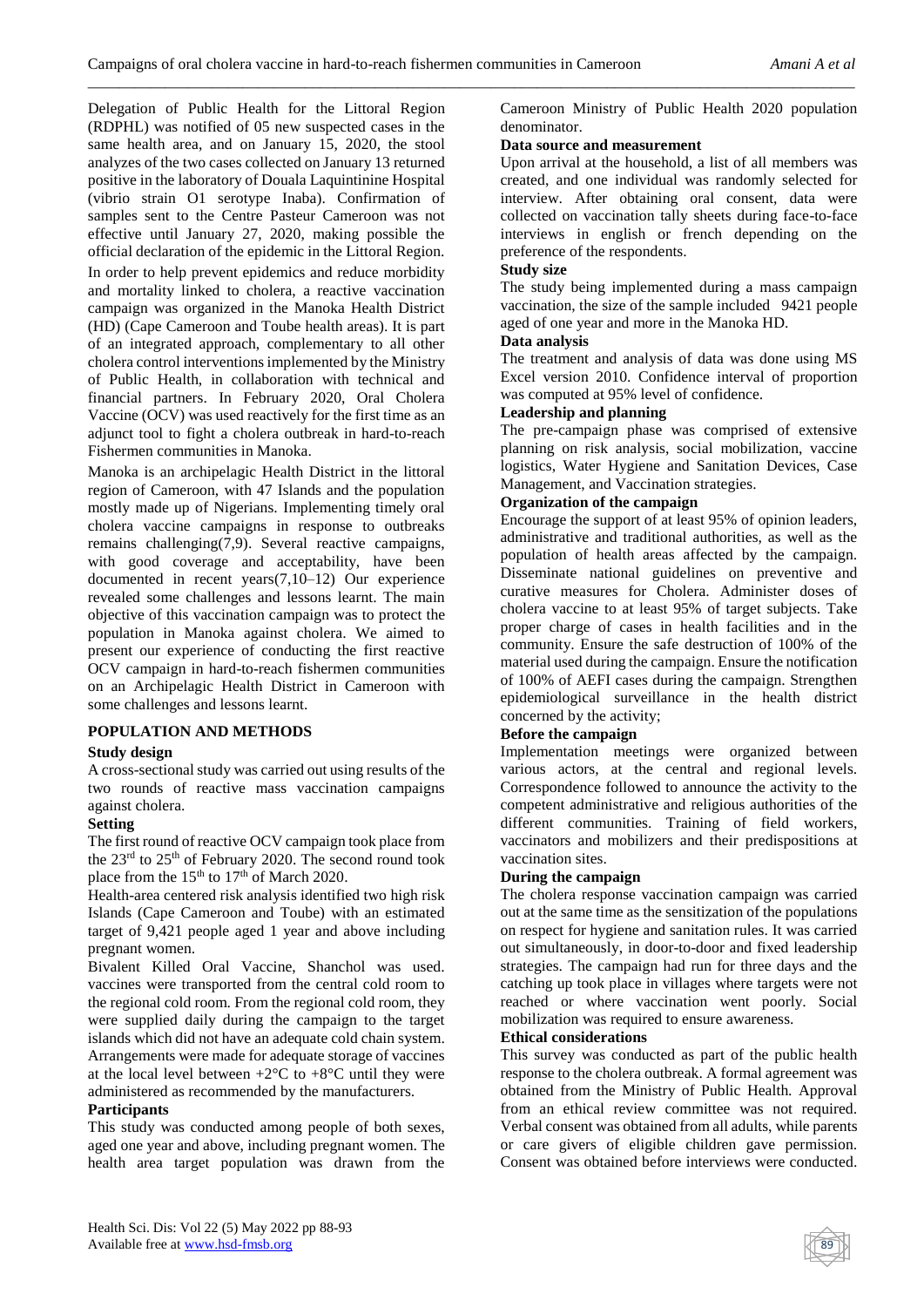*\_\_\_\_\_\_\_\_\_\_\_\_\_\_\_\_\_\_\_\_\_\_\_\_\_\_\_\_\_\_\_\_\_\_\_\_\_\_\_\_\_\_\_\_\_\_\_\_\_\_\_\_\_\_\_\_\_\_\_\_\_\_\_\_\_\_\_\_\_\_\_\_\_\_\_\_\_\_\_\_\_\_\_\_\_\_\_\_\_\_\_\_\_\_\_\_\_\_\_*

All data were collected and analyzed anonymously and no identifiable information was collected.

The supervision of the campaign was ensured by the Ministry of Public Health (from the central level to the district level) and the partners (WHO and Médecin Sans Frontière). During the 3 days, the supervision team was deployed every morning to support the field teams to achieve the objectives of this campaign and in addition to orient the strategies for more success.

#### **RESULTS**

#### **Socio-demographic characteristics**

Manoka Health District include two health areas: Cape Cameroon and Toube health areas. According to 2020 National data, Manoka Health District has a total population of 9703 inhabitants, Cape Cameroon being the most populated

6 127(63.15%) estimated residents. People aged of one year and more or

9 412(97%) individuals where eligible for that mass campaign against cholera with

5 943 in Cape Cameroon and 3469 in Toube. (**Table I**)

**Table I. Population distribution by health area, Manoka HD, Cameroon, 2020.**

| <b>Cape Cameroon health area</b> |                   |                        |  |  |  |  |
|----------------------------------|-------------------|------------------------|--|--|--|--|
| <b>Islets</b>                    | <b>Population</b> | <b>Target</b><br>(97%) |  |  |  |  |
| <b>Cape Cameroun</b>             | 4318              | 4188                   |  |  |  |  |
| Kalabot                          | 57                | 55                     |  |  |  |  |
| <b>Tende</b>                     | 201               | 195                    |  |  |  |  |
| <b>Bescool</b>                   | 501               | 486                    |  |  |  |  |
| Moppi                            | 406               | 394                    |  |  |  |  |
| Accra                            | 612               | 594                    |  |  |  |  |
| <b>Triconer</b>                  | 32                | 31                     |  |  |  |  |

| Total                 | 6127 | 5943 |  |  |  |  |  |
|-----------------------|------|------|--|--|--|--|--|
| Toube health area     |      |      |  |  |  |  |  |
| Toube 1 and 2         | 2496 | 2421 |  |  |  |  |  |
| <b>Nkangue french</b> | 1080 | 1048 |  |  |  |  |  |
| Total                 | 3576 | 3469 |  |  |  |  |  |

#### **Social mobilization**

Before the three days of vaccination, social mobilization activities were carried out in the whole District. Population was informed and counted in their household by social mobilization workers. Town crier and social mobilisers were the main sources of information. Sensitization about vaccination against cholera during the two campaign rounds showed the following results (**Table II**):

#### **Table II. Sensitization data of the two-health areas, Manoka HD, Cameroon, 2020.**

|                      | Household<br>S<br>visited | <b>People</b><br>sensitized | <b>Target</b><br>people<br>counted<br>$($ %) | <b>CI</b><br>(95%) |
|----------------------|---------------------------|-----------------------------|----------------------------------------------|--------------------|
| Cape<br>Camer<br>oon | 1220                      | 2442                        | 4412<br>(73.32)                              | $72.2 -$<br>74.43  |
| Toube                | 461                       | 434                         | 2177<br>(61.99)                              | $60.37-$<br>63.58  |
| Total                | 1681                      | 2876                        | 6589<br>(67.65)                              | $60.21 -$<br>70.07 |

## **Technical results**

A majority of the target population was covered using the door-to-door strategy. All cases of vaccine refusals were managed. Synthesis of technical vaccination results during the first round of campaign is presented in the **table III**

**Table III. Distribution by age of first round vaccinated individuals, Feb 2020, Manoka HD, Cameroon**

|                                                                                   |                          | Age                                               |                  |                    |              | <b>Vaccination</b> |                                 |             |
|-----------------------------------------------------------------------------------|--------------------------|---------------------------------------------------|------------------|--------------------|--------------|--------------------|---------------------------------|-------------|
|                                                                                   | <b>Deployed</b><br>teams | 1<br>$\overline{4}$<br>$\qquad \qquad -$<br>years | $5 - 9$<br>years | $10 - 19$<br>years | $> 20$ years | <b>Total</b>       | by<br>coverage<br>zone* $(\% )$ | CI(95%)     |
| Cape<br><b>Cameroon</b>                                                           | 11                       | 335                                               | 329              | 367                | 1671         | 2 7 0 2            | 63.73                           | 62.27-65.16 |
| <b>Toube</b>                                                                      | $\overline{c}$           | 266                                               | 270              | 366                | 596          | 1498               | 61.12                           | 59.17-53.03 |
| <b>Total</b>                                                                      | 13                       | 601                                               | 599              | 733                | 2 2 6 7      | 4 200              | 62.43                           | 61.61-63.92 |
| Percent                                                                           |                          | 14.31                                             | 14.26            | 17.45              | 53.98        |                    |                                 |             |
| <i>*Estimation of zone coverage: denominator Cape Cameroon: 4240, Toube: 2451</i> |                          |                                                   |                  |                    |              |                    |                                 |             |

During this round, majority of participant 70.99% where aged more than 20 years and the overall first round campaign coverage was estimated at 4200 (62.43%). This result was lower than the target set at 95%. The vaccinal coverage was higher in Cape Cameroon than Toube and the difference was statistically significant. On the other hand, for the second round, majority of people (53.81%) who received the vaccine was aged from 10 to 19 years. The zone coverage was higher in Cape Cameroon but not statistically different from Toube. **Table IV** and **figure 1**.

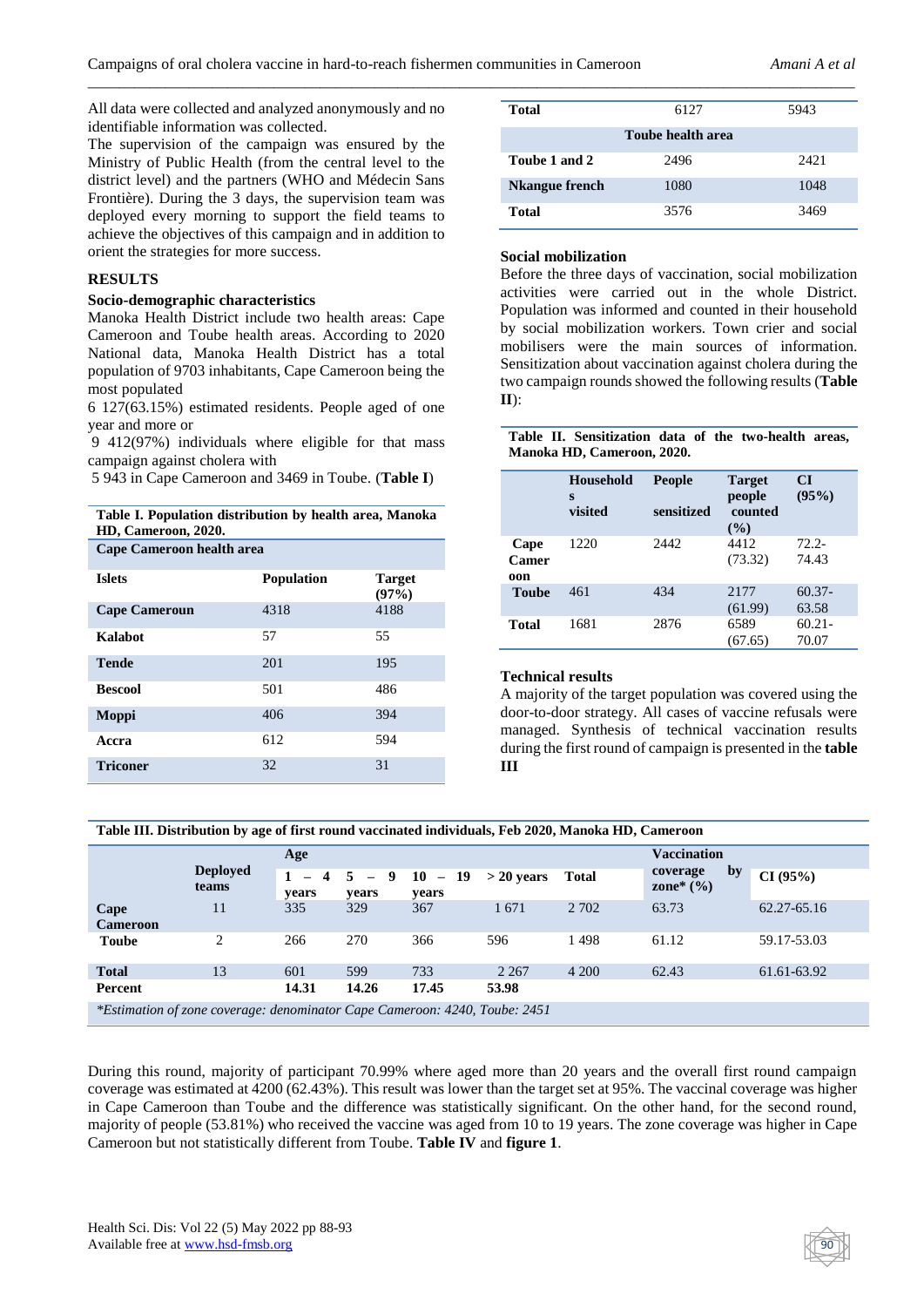The average zone coverage was 61.05%. This vaccination coverage was significantly higher during round one than in round two in the Manoka Health District. Though a few minor stomach aches were observed (minor AEFI), no serious AEFI were observed

*\_\_\_\_\_\_\_\_\_\_\_\_\_\_\_\_\_\_\_\_\_\_\_\_\_\_\_\_\_\_\_\_\_\_\_\_\_\_\_\_\_\_\_\_\_\_\_\_\_\_\_\_\_\_\_\_\_\_\_\_\_\_\_\_\_\_\_\_\_\_\_\_\_\_\_\_\_\_\_\_\_\_\_\_\_\_\_\_\_\_\_\_\_\_\_\_\_\_\_*

## **Achievements**

MSF had distributed Non-Food Items (NFIs) to help improve water and hands hygiene. Each household was given a kit consisting of 2 cups, 1 bottle of 20 liters, Aquatab tablets and 2 soaps. During this distribution, the community was made aware of the drinking water treatment by Aquatab.

A total of 18 handwashing points was deployed in the island of Cape Cameroon to encourage communities to wash their hands. The construction of a Cholera Treatment Unit (CTU) for cholera patients with staff made available by the District.

**Table IV. Distribution by age of first round vaccinated individuals in health area, March 2020, Manoka HD, Cameroon.**

|                                                                            | <b>Deployed</b><br>teams | Age                                               |               |                    |              | <b>Vaccination coverage by</b> |               |                 |
|----------------------------------------------------------------------------|--------------------------|---------------------------------------------------|---------------|--------------------|--------------|--------------------------------|---------------|-----------------|
|                                                                            |                          | $\mathbf{1}$<br>$\overline{4}$<br>$\sim$<br>years | $5 - 9$ years | $10 - 19$<br>years | $>$ 20 years | <b>Total</b>                   | zone* $(\% )$ | CI<br>(95%)     |
| <b>Cape Cameroon</b>                                                       | 7                        | 453                                               | 481           | 1578               | 60           | 2 5 7 2                        | 60.64%        | 59.18-<br>62.12 |
| <b>Toube</b>                                                               | 3                        | 328                                               | 469           | 570                | 53           | 1420                           | 57.94%        | 55.97-<br>59.88 |
| <b>Total</b>                                                               | 10                       | 781                                               | 950           | 2 1 4 8            | 113          | 3 9 9 2                        | 59.66%        | 58.48-<br>60.83 |
| Percent                                                                    |                          | 19.56                                             | 23.80         | 53.81              | 2.83         |                                |               |                 |
| *Estimation of zone coverage: denominator Cape Cameroon: 4240, Toube: 2451 |                          |                                                   |               |                    |              |                                |               |                 |



**Figure 1.** Vaccinated people distributed according to age, February-March 2020, Manoka HD, Cameroon

#### **Challenges**

The last population census in this district dates from 2005 with an extrapolation of this figure by following the demographic curve of the national level.

The population of this set of islets is an overwhelming majority of nomadic fishermen who usually leave their homes for several months in the sandstone of seasonal fishing areas. Tidal movements limit the time for vaccination and supervision activities as the population is essentially nomadic, with movement according to the frequency of fishing.

These sand islands are hit hard by soil erosion due to climate change. (The radio antenna, formerly in the center of the island is now more than 500 meters from the shore in the open sea. We also note the presence of remains of pilings at the level of the beach and in the water at low tide. piles were the foundations of the houses on the seafront) According to the statements of the local population, some houses were moved further inside the island when others were destroyed and saw their population migrate.

Several houses are empty or closed and local testimonies corroborate the fact that numerous families of fishermen are absent for several months. During the rapid coverage survey, almost half of the homes visited were empty or closed.

Some local social actors speak of an informal estimate of the population of Cape Cameroon at around 3000 people. (Not verified) These points tend to show that the population figures presented originally do not take into account the fact that these populations migrate according to the erosion of the islands and the fishing seasons. As is the over-representation of children under 5 who stay on the island when adults are at sea.

#### **DISCUSSION**

This study shows an average coverage by zone of 61.05% which is not far from result of a 2016 study in hard-toreach communities in Malawi [79.5%], in south region of Cameroon [64.43%] and in Nigeria [73%],and in Zambia [73.4%] in 2020 (3,13–15). A study done in India showed similar result (61%)(16). A post campaign assessment in Haiti in 2016, shows a coverage ranging from 50 to 57%(17) based on vaccination cards which is closed to result of this study. The target coverage of at least 85%

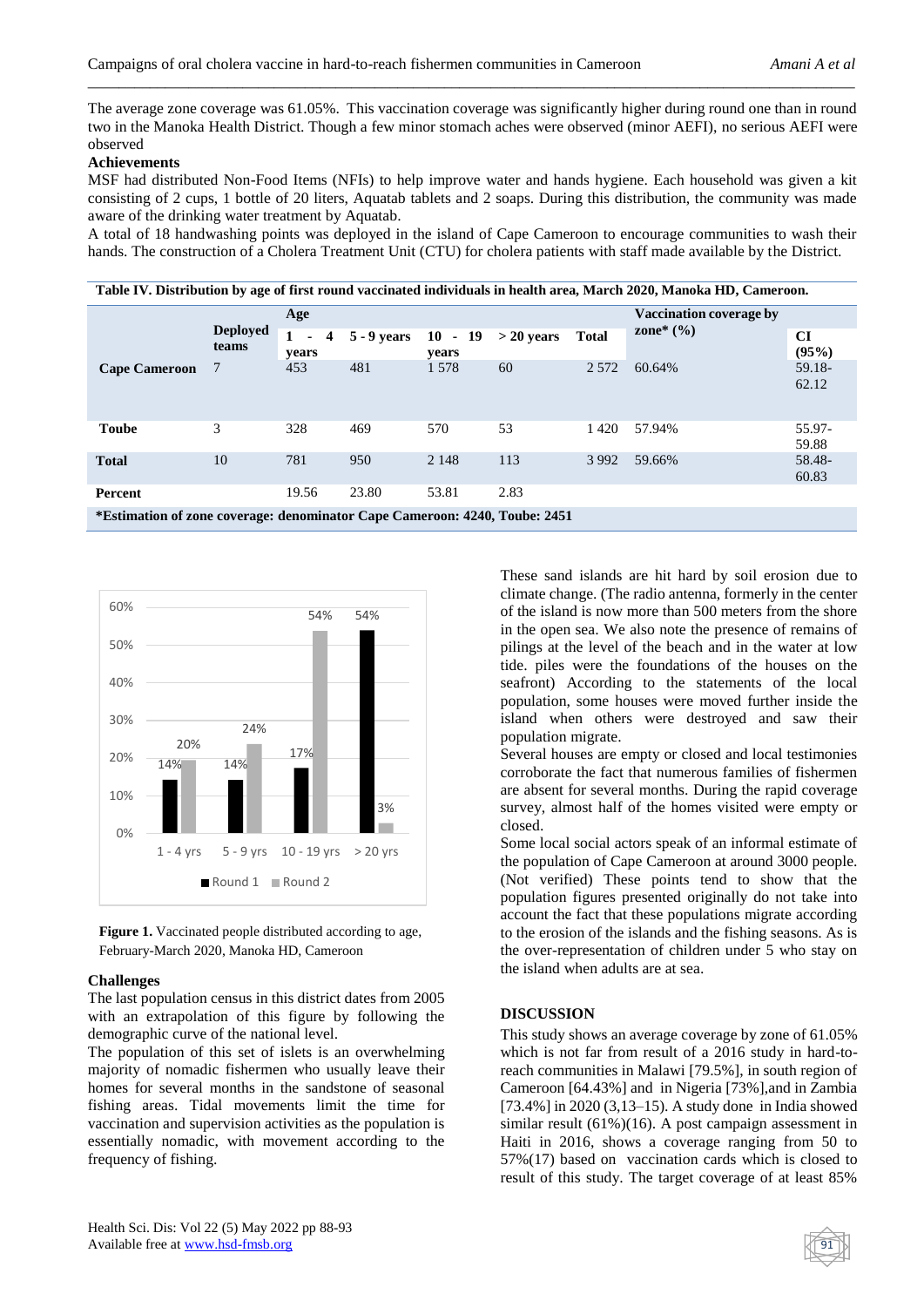*\_\_\_\_\_\_\_\_\_\_\_\_\_\_\_\_\_\_\_\_\_\_\_\_\_\_\_\_\_\_\_\_\_\_\_\_\_\_\_\_\_\_\_\_\_\_\_\_\_\_\_\_\_\_\_\_\_\_\_\_\_\_\_\_\_\_\_\_\_\_\_\_\_\_\_\_\_\_\_\_\_\_\_\_\_\_\_\_\_\_\_\_\_\_\_\_\_\_\_*

was not reach probably because of the insufficient mobilization especially during the second round during which population were not informed in time. Moreover this objective has been exceeded in Somalia with a coverage ranging from 92-94%(6). The mains source of information was town crier and social mobilisers which is different from result found in Mozambique that showed the use of the neighborhood's main leader (31.3%) compared to social mobilizers (19.9%)(18) with similar result reported in Nigeria(14). Some participants dropped out from the first to the second round of our study leading to decrease in vaccination coverage from 62.43 % to 59.66% and the same tendency was noted in many other mass campaigns against cholera throughout the world(6,13–16,18,19). This could be explained by fear of adverse events of the first round.

It was noted that the "door to door" technique has been shown to be more effective than fixed vaccination points(17).

A few minor stomach aches were observed during this study. Different ascertainment were obtained in Mozambique(18) with abdominal pain being the most common, in Haiti with weakness/fatigue and headache(17) and in Nigeria with fever being the commonest adverse events(14).

However, refusals were noted, most of the refractories were finally convinced after a few minutes of explanations. The fact of having used local social actors and doctors who were known to the population helped to gain acceptance for the vaccine. On the other hand, a similar campaign in other regions of Cameroon, in 2020 revealed high level of unmanaged refusals due to various reasons.

# **Lessons learnt**

## **Social mobilization**

The mobilization of the population must be done earlier for the second round to be sure to reach as many people as possible. The dates of the second round should be quickly fixed and the partner on the spot (MSF CH) as well as the local authorities (Chiefdom) should immediately inform the population. The use of a single crier with a megaphone should be extended as the method that has been shown to be very effective.

## **Technic of vaccination:**

In the event of an outbreak of cholera in such context as described is this paper, "door to door" strategy should be prioritized as our experience showed it to be more effective than fixed-point strategies.

#### **Partner involvement**

MSF CH present in Cape Cameroon is setting up latrines with a collection and storage tank for stools for treatment with lime and / or chlorine before spreading them. This is to reduce and stop the spread of diarrheal-type diseases including cholera. Without subsidies, it will not be possible to extend this system to families in view of the cost of inputs.

## **Recommendation during cholera epidemic episodes**

Drinking water is not present in Cape Cameroon and the water is transported by canoe. Chlorination points should be set up for drinking water from Tiko and Toube and the sources of supply checked. Establishment of chlorine solution spray points for all canoes that dock or leave the islands. Systematic establishment of an IEC program concerning the use of surface water in epidemics (decant, boil water, use Aquatabs and / or chlorine). Local authorities should be involved with a view to ban dishes and cutlery in restaurants during the epidemic episode (customers should come with their own cutlery and plates). Support for the Cape Cameroon health center and training on care. Establishment of a secure and low-cost drinking water supply system to prevent inappropriate use of surface water.

## **CONCLUSION**

Overall OCV was highly accepted in these Island communities. Strengthening efforts on local advocacy, community mobilization, case management, implication of health area coordination teams and motivation of vaccination teams may have a better impact on controlling an outbreak. In a case like this, the vaccine is probably the only feasible medium-term solution. Any "classic" WASH project implemented would have an extremely limited lifespan due to the daily submersion of the island due to the tides.

### **Limitation**

Data of this study was collected by trained community health agents and not from an independent monitoring so as to assure the validity of all data. The study was not extended to all neighborhoods using the same methodology for all teams.

## **Conflict of interest statement**

The authors declare no conflict of interest. The funders had no role in the design of the study; in the collection, analyses, or interpretation of data; in the writing of the manuscript, or in the decision to publish the results Acknowledgments

This work was the result of a collaborative effort of many individuals and organizations. The authors acknowledge contributions from the Cameroonian Ministry of Public Health for administrative support.

## **Author Contributions**

(I) Conception and design: A. Amani, (II) Administrative support: A. Amani; (III) Collection and analysis of data: Fabrice Zobel Cheuyem; (IV) Data interpretation and discussion: Fabrice Zobel Cheuyem; (V) Manuscript writing: All authors; (VI) Final approval of manuscript: A. Amani.

## **RÉFÉRENCES**

1. Cholera, 2020 World Health Organization [Internet]. [cited 2021 Nov 7]. Available from: https://apps.who.int/iris/bitstream/handle/10665/345271/ WER9637-445-454-eng-fre.pdf?sequence=1

2. Assessing the outbreak response and improving preparedness [Internet]. [cited 2021 Nov 6]. Available from:

https://www.who.int/cholera/publications/final%20outbrea k%20booklet%20260105-OMS.pdf

3. Amani A, Fouda AAB, Nangmo AJ, Bama SN, Tatang CA, Mbang MA, et al. Reactive mass vaccination campaign against cholera in the COVID-19 context in Cameroon: challenges, best practices and lessons learned. Pan Afr Med J. 2021 Apr 22;38:392.